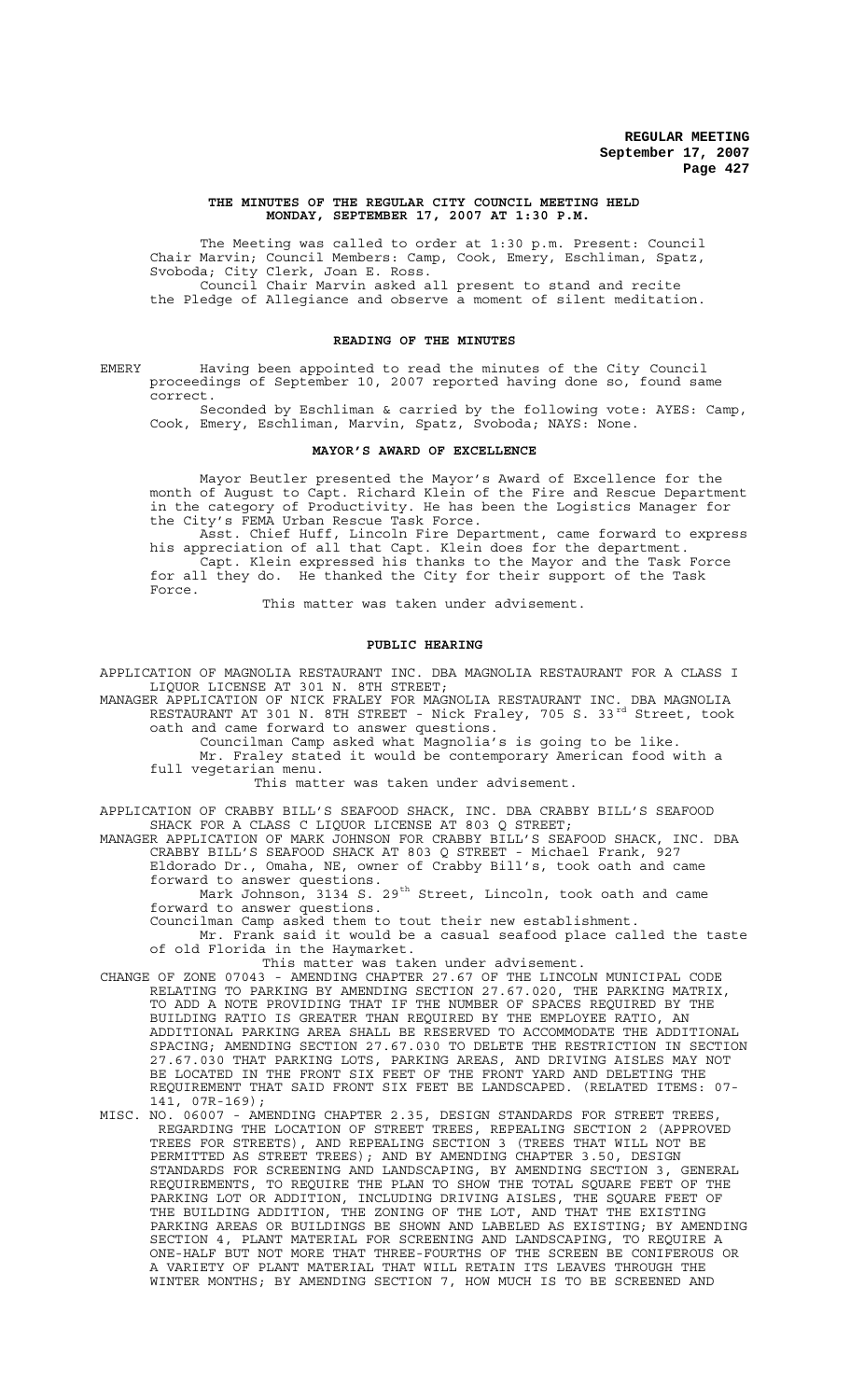WHERE THE SCREENS ARE TO BE LOCATED ON THE PROPERTY, BY AMENDING SECTION 7.1, PARKING LOTS, PARKING AREAS, AND DRIVING AISLES, TO CLARIFY THE AMOUNT OF THE SCREEN WHEN THE PARKING LOT, PARKING AREAS AND DRIVING AISLES ARE SET BACK FROM THE EDGE OF THE PAVEMENT ON PRIVATE STREETS OR WHEN THE PARKING LOT, PARKING AREAS AND DRIVING AISLES ARE LESS THAN FIVE FEET FROM AN ALLEY RIGHT-OF-WAY, BY ADDING SPECIFIC SCREENING REQUIREMENTS FOR PARKING LOTS, PARKING AREAS, OR DRIVING AISLES IN THE B-1, B-3, H-1, H-2, AND H-3 ZONING DISTRICTS; BY AMENDING SECTION 7.4 TO MODIFY THE MEASUREMENT OF THE SCREEN FOR RESIDENTIAL LOTS BACKING ONTO MAJOR STREETS AND RAILROADS; BY AMENDING SECTION 7.5 TO ADD ADDITIONAL REQUIREMENTS FOR SCREENING OF DIFFERENT USES IN THE B-1, B-2, B-3, H-2, H-3, H-4, O-2, I-1, I-2, AND I-3 DISTRICTS ABUTTING RESIDENTIAL DISTRICTS; BY AMENDING SECTION 7.6 TO ADD ADDITIONAL REQUIREMENTS FOR SCREENING REQUIRED YARDS, OPEN SPACE AREAS, MALLS AND AROUND PROPOSED BUILDINGS IN THE O-3, B-2, B-5, I-2, AND I-3 DISTRICTS AND CHURCHES IN THE R-1 THROUGH R-4 DISTRICTS; AND BY AMENDING SECTION 8, PROCEDURES, TO REQUIRE PLANS AND DOCUMENTS REQUIRED TO BE FILED WITH THE BUILDING OFFICIAL TO SHOW SCREENING AND LANDSCAPING; AND REPEALING CHAPTER 3.95, DESIGN STANDARDS FOR STREET TREES, IN ITS ENTIRETY. (RELATED ITEMS: 07- 141, 07R-169) (ACTION DATE: 9/24/07) - Marvin Krout, Planning Dept., stated these amendments were needed to clarify the various code sections and to make them more flexible. Discussion followed. This matter was taken under advisement.

- APPROVING THE DEVELOPMENT AND CONDITIONAL ZONING AGREEMENT BETWEEN THE CITY AND SAFE-HARBOUR EAT - XVII, LLC RELATING TO THE DEVELOPMENT OF PROPERTY GENERALLY LOCATED AT N.W. 27TH STREET AND WEST O STREET. (RELATED ITEMS: 07R-183, 07-149) (ACTION DATE: 9/24/07);
- CHANGE OF ZONE 07048 APPLICATION OF SAFE-HARBOUR EAT XVII, LLC FOR A CHANGE OF ZONE FROM H-3 HIGHWAY COMMERCIAL DISTRICT TO I-1 INDUSTRIAL DISTRICT ON 9.25 ACRES OF PROPERTY GENERALLY LOCATED AT N.W. 27TH STREET AND WEST O STREET. (RELATED ITEMS: 07R-183, 07-149)- Mark Hunzeker, 600 Wells Fargo Center, 1248 O St., came forward representing Safe-Harbour Eat-XVII to ask for approval. Discussion followed. Eat-XVII to ask for approval. Discussion followed.<br>SVOBODA Moved to waive the rules to have  $2^{nd}$  &  $3^{rd}$  Reading and action on

this date. Seconded by Spatz & **LOST** by the following vote: AYES: Spatz,

Svoboda; NAYS: Camp, Cook, Emery, Eschliman, Marvin. This matter was taken under advisement.

CHANGE OF ZONE 07049 HP - APPLICATION OF MATTHEW AND LISA INNIS TO DESIGNATE THE PROPERTY AT 1204 PEACH STREET AS A HISTORIC LANDMARK - Ed Zimmer, Planning Dept.,came forward to show slides of the historic landmark on Peach Street and to request the change of zone be approved. Lisa & Matthew Innis, 1204 Peach Street came forward to answer questions. Discussion followed.

This matter was taken under advisement.

ACCEPTING THE REPORT OF NEW AND PENDING CLAIMS AGAINST THE CITY AND APPROVING DISPOSITION OF CLAIMS SET FORTH FOR THE PERIOD OF AUGUST 16 - 31, 2007 - Fred Matulka, 5700 Cuthills Court, came forward to request payment for described damages to his backyard landscaping. Discussion followed.

Nicole Fleck-Tooze, Public Works & Utilities Dept., came forward to answer questions of developer and city responsibility in this case. Discussion followed.

Dana Roper, City Attorney, came forward to answer legal questions. Discussion followed.

This matter was taken under advisement.

APPROVING AN INTERLOCAL AGREEMENT BETWEEN LINCOLN PUBLIC SCHOOLS AND THE CITY OF LINCOLN ALLOWING LINCOLN PUBLIC SCHOOLS TO LOCATE AND OPERATE A SPECIALTY FOCUS HIGH SCHOOL AND ASSOCIATED APPURTENANCES ON THE FOLSOM ZOO GROUNDS FOR A THREE-YEAR PERIOD ENDING JUNE 30, 2010 - Lynn Johnson, Director of Parks and Recreation Dept., stated this was an extension of a continuous agreement from 1997.

This matter was taken under advisement.

APPROVING AN EXTENSION AND MODIFICATION OF THE CURRENT SCHOOL RESOURCE OFFICER CONTRACT BETWEEN THE CITY OF LINCOLN AND THE LINCOLN PUBLIC SCHOOLS FOR THE CALENDAR YEAR 2008 - Chief Tom Casady, Lincoln Police Dept., stated this position will be funded with City and school funds. He stated for the school year 2003-2004 the Police funded the entire amount because the school was unable to. Discussion followed. This matter was taken under advisement.

# **\*\* END OF PUBLIC HEARING \*\***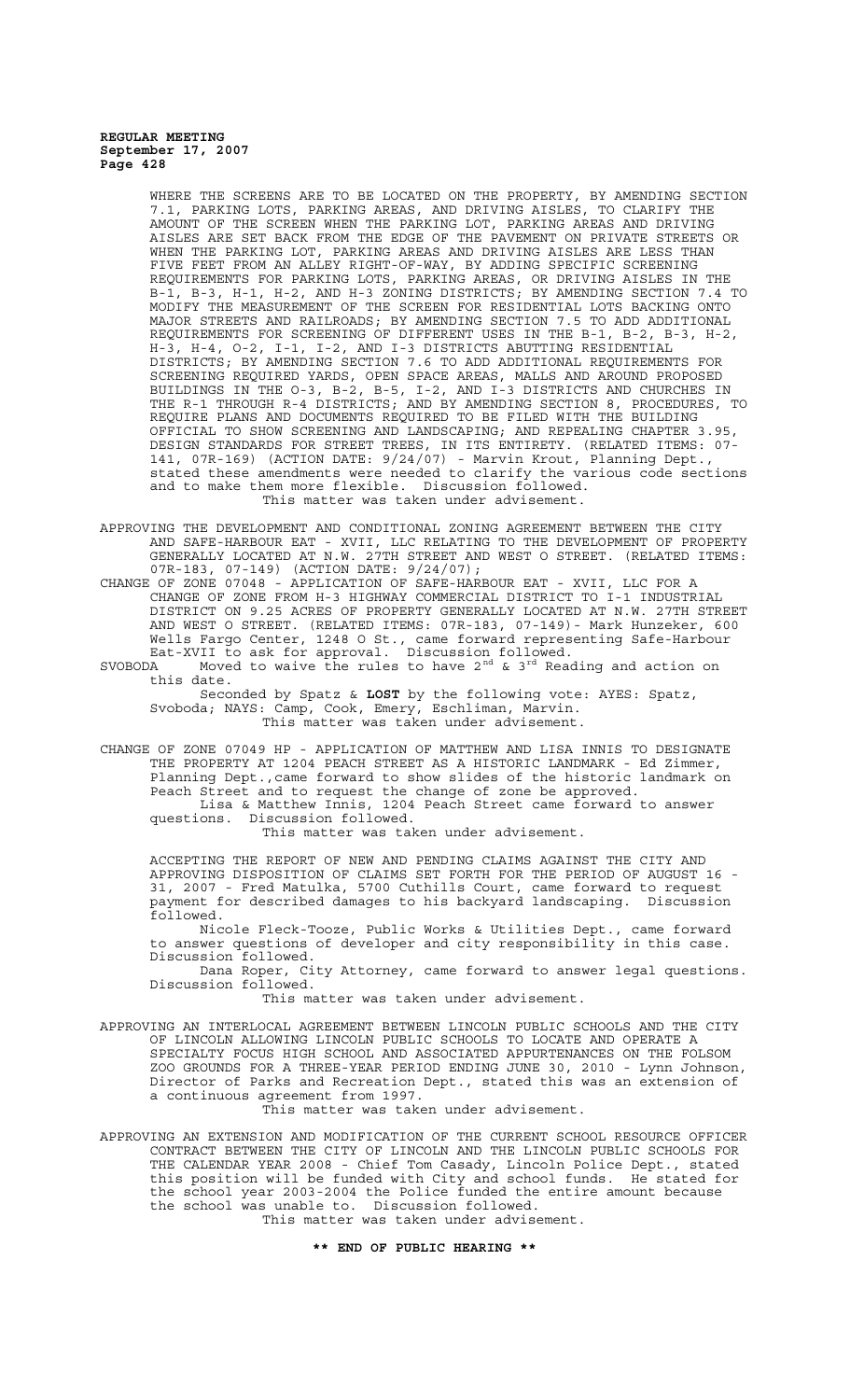# **COUNCIL ACTION**

# **LIQUOR RESOLUTIONS**

APPLICATION OF BOX AWESOME LLC DBA BOX AWESOME FOR AN ADDITION OF AN OUTSIDE AREA MEASURING APPROXIMATELY 11 FEET BY 21 FEET TO THE SOUTH OF ITS PRESENTLY LICENSED PREMISES AT 815 O STREET, SUITE 2 - CLERK read the following resolution, introduced by Jon Camp, who moved its adoption for approval:<br>A-84521 BE

BE IT RESOLVED by the City Council of the City of Lincoln Nebraska:

That after hearing duly had as required by law, consideration of the facts of this application, the Nebraska Liquor Control Act, and the pertinent City ordinances, the City Council recommends that the application of Box Awesome LLC dba Box Awesome to expand its licensed premises by the addition of an outside area measuring approximately 11 feet by 21 feet to the south of the presently licensed premises located at 815 O Street, Suite 2, Lincoln, Nebraska, be approved with the condition that the premise complies in every respect with all City and State regulations.

BE IT FURTHER RESOLVED that the City Clerk is directed to transmit a copy of this resolution to the Nebraska Liquor Control Commission. Introduced by Jon Camp

Seconded by Svoboda & carried by the following vote: AYES: Camp, Cook, Emery, Eschliman, Marvin, Spatz, Svoboda; NAYS: None.

APPLICATION OF MAGNOLIA RESTAURANT INC. DBA MAGNOLIA RESTAURANT FOR A CLASS I LIQUOR LICENSE AT 301 N. 8TH STREET - CLERK read the following

resolution, introduced by Jon Camp, who moved its adoption for approval: A-84522 BE IT RESOLVED by the City Council of the City of Lincoln, Nebraska:

That after hearing duly had as required by law, consideration of the facts of this application, the Nebraska Liquor Control Act, and the pertinent City ordinances, the City Council recommends that the application of Magnolia Restaurant Inc. dba Magnolia Restaurant for a Class "I" liquor license at 301 N. 8th Street, Lincoln, Nebraska, for the license period ending April 30, 2008, be approved with the condition that the premise complies in every respect with all city and state regulations. The City Clerk is directed to transmit a copy of this resolution to the Nebraska Liquor Control Commission.

Introduced by Jon Camp Seconded by Svoboda & carried by the following vote: AYES: Camp, Cook, Emery, Eschliman, Marvin, Spatz, Svoboda; NAYS: None.

MANAGER APPLICATION OF NICK FRALEY FOR MAGNOLIA RESTAURANT INC. DBA MAGNOLIA RESTAURANT AT 301 N. 8TH STREET - CLERK read the following resolution, introduced by Jon Camp, who moved its adoption for approval:

A-84523 WHEREAS, Magnolia Restaurant, Inc. dba Magnolia Restaurant located at 301 N. 8th Street, Lincoln, Nebraska has been approved for a Retail Class "I" liquor license, and now requests that Nick Farley be named manager;

WHEREAS, Nick Farley appears to be a fit and proper person to manage said business.

NOW, THEREFORE, BE IT RESOLVED by the City Council of the City of Lincoln, Nebraska:

That after hearing duly had as required by law, consideration of the facts of this application, the Nebraska Liquor Control Act, and the pertinent City ordinances, the City Council recommends that Nick Farley be approved as manager of this business for said licensee. The City Clerk is directed to transmit a copy of this resolution to the Nebraska Liquor Control Commission.

Introduced by Jon Camp Seconded by Svoboda & carried by the following vote: AYES: Camp, Cook, Emery, Eschliman, Marvin, Spatz, Svoboda; NAYS: None.

APPLICATION OF CRABBY BILL'S SEAFOOD SHACK, INC. DBA CRABBY BILL'S SEAFOOD SHACK FOR A CLASS C LIQUOR LICENSE AT 803 Q STREET - CLERK read the following resolution, introduced by Jon Camp, who moved its adoption for approval:

A-84524<sup>1</sup> BE IT RESOLVED by the City Council of the City of Lincoln, Nebraska:

That after hearing duly had as required by law, consideration of the facts of this application, the Nebraska Liquor Control Act, and the pertinent City ordinances, the City Council recommends that the application of Crabby Bill's Seafood Shack, Inc. dba Crabby Bill's Seafood Shack for a Class "C" liquor license at 803 Q Street, Lincoln,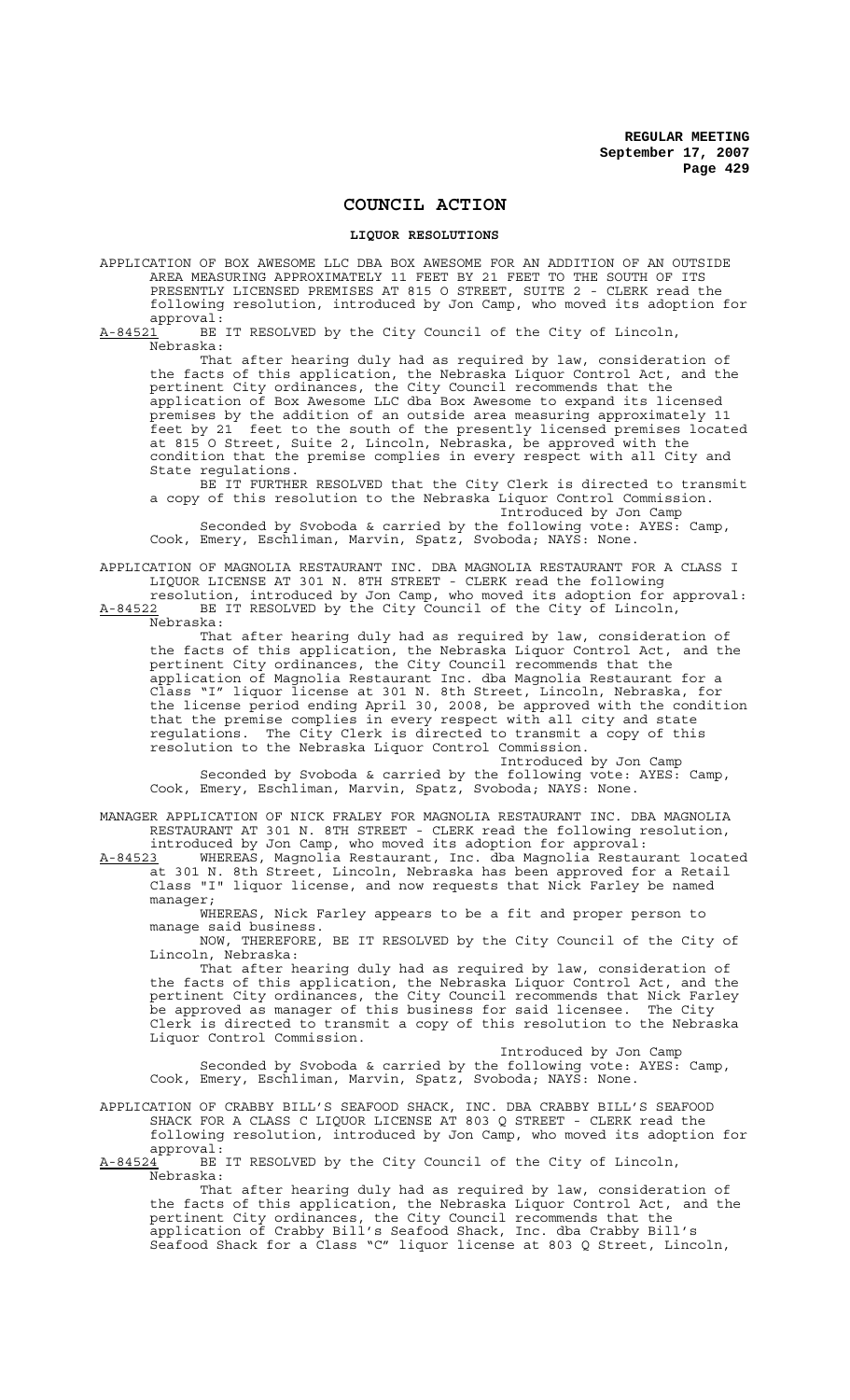> Nebraska, for the license period ending October 31, 2007, be approved with the condition that the premise complies in every respect with all city and state regulations. The City Clerk is directed to transmit a copy of this resolution to the Nebraska Liquor Control Commission. Introduced by Jon Camp Seconded by Svoboda & carried by the following vote: AYES: Camp, Cook, Emery, Eschliman, Marvin, Spatz, Svoboda; NAYS: None.

MANAGER APPLICATION OF MARK JOHNSON FOR CRABBY BILL'S SEAFOOD SHACK, INC. DBA CRABBY BILL'S SEAFOOD SHACK AT 803 Q STREET - CLERK read the following resolution, introduced by Jon Camp, who moved its adoption for approval: A-84525 WHEREAS, Crabby Bill's Seafood Shack, Inc. dba Crabby Bill's

Seafood Shack located at 803 Q Street, Lincoln, Nebraska has been approved for a Retail Class "C" liquor license, and now requests that Mark Johnson be named manager;

WHEREAS, Mark Johnson appears to be a fit and proper person to manage said business.

NOW, THEREFORE, BE IT RESOLVED by the City Council of the City of Lincoln, Nebraska:

That after hearing duly had as required by law, consideration of the facts of this application, the Nebraska Liquor Control Act, and the pertinent City ordinances, the City Council recommends that Mark Johnson be approved as manager of this business for said licensee. The City Clerk is directed to transmit a copy of this resolution to the Nebraska Liquor Control Commission.

Introduced by Jon Camp Seconded by Svoboda & carried by the following vote: AYES: Camp, Cook, Emery, Eschliman, Marvin, Spatz, Svoboda; NAYS: None.

# **ORDINANCES - 2ND READING & RELATED RESOLUTIONS (as required)**

- CHANGE OF ZONE 07043 AMENDING CHAPTER 27.67 OF THE LINCOLN MUNICIPAL CODE RELATING TO PARKING BY AMENDING SECTION 27.67.020, THE PARKING MATRIX, TO ADD A NOTE PROVIDING THAT IF THE NUMBER OF SPACES REQUIRED BY THE BUILDING RATIO IS GREATER THAN REQUIRED BY THE EMPLOYEE RATIO, AN ADDITIONAL PARKING AREA SHALL BE RESERVED TO ACCOMMODATE THE ADDITIONAL SPACING; AMENDING SECTION 27.67.030 TO DELETE THE RESTRICTION IN SECTION 27.67.030 THAT PARKING LOTS, PARKING AREAS, AND DRIVING AISLES MAY NOT BE LOCATED IN THE FRONT SIX FEET OF THE FRONT YARD AND DELETING THE REQUIREMENT THAT SAID FRONT SIX FEET BE LANDSCAPED. (RELATED ITEMS: 07- 141, 07R-169) - CLERK read an ordinance, introduced by Doug Emery, amending Chapter 27.67 of the Lincoln Municipal code relating to parking by amending Section 27.67.020 of the Parking Matrix, to add a note providing that if the number of spaces required by the building ratio is greater than required by the employee ratio, an additional parking area shall be reserved to accommodate the additional spacing; amending Section 27.67.030 to delete the restriction in Section 27.67.030 that parking lots, parking areas, and driving aisles may not be located in the front six feet of the front yard and deleting the requirement that said front six feet be landscaped; and repealing Sections 27.67.020 and 27.67.030 of the Lincoln Municipal Code as hitherto existing, the second time.
- MISC. NO. 06007 AMENDING CHAPTER 2.35, DESIGN STANDARDS FOR STREET TREES, REGARDING THE LOCATION OF STREET TREES, REPEALING SECTION 2 (APPROVED TREES FOR STREETS), AND REPEALING SECTION 3 (TREES THAT WILL NOT BE PERMITTED AS STREET TREES); AND BY AMENDING CHAPTER 3.50, DESIGN STANDARDS FOR SCREENING AND LANDSCAPING, BY AMENDING SECTION 3, GENERAL REQUIREMENTS, TO REQUIRE THE PLAN TO SHOW THE TOTAL SQUARE FEET OF THE PARKING LOT OR ADDITION, INCLUDING DRIVING AISLES, THE SQUARE FEET OF THE BUILDING ADDITION, THE ZONING OF THE LOT, AND THAT THE EXISTING PARKING AREAS OR BUILDINGS BE SHOWN AND LABELED AS EXISTING; BY AMENDING SECTION 4, PLANT MATERIAL FOR SCREENING AND LANDSCAPING, TO REQUIRE A ONE-HALF BUT NOT MORE THAT THREE-FOURTHS OF THE SCREEN BE CONIFEROUS OR A VARIETY OF PLANT MATERIAL THAT WILL RETAIN ITS LEAVES THROUGH THE WINTER MONTHS; BY AMENDING SECTION 7, HOW MUCH IS TO BE SCREENED AND WHERE THE SCREENS ARE TO BE LOCATED ON THE PROPERTY, BY AMENDING SECTION 7.1, PARKING LOTS, PARKING AREAS, AND DRIVING AISLES, TO CLARIFY THE AMOUNT OF THE SCREEN WHEN THE PARKING LOT, PARKING AREAS AND DRIVING AISLES ARE SET BACK FROM THE EDGE OF THE PAVEMENT ON PRIVATE STREETS OR WHEN THE PARKING LOT, PARKING AREAS AND DRIVING AISLES ARE LESS THAN FIVE FEET FROM AN ALLEY RIGHT-OF-WAY, BY ADDING SPECIFIC SCREENING REQUIREMENTS FOR PARKING LOTS, PARKING AREAS, OR DRIVING AISLES IN THE B-1, B-3, H-1, H-2, AND H-3 ZONING DISTRICTS; BY AMENDING SECTION 7.4 TO MODIFY THE MEASUREMENT OF THE SCREEN FOR RESIDENTIAL LOTS BACKING ONTO MAJOR STREETS AND RAILROADS; BY AMENDING SECTION 7.5 TO ADD ADDITIONAL REQUIREMENTS FOR SCREENING OF DIFFERENT USES IN THE B-1, B-2, B-3, H-2, H-3, H-4, O-2, I-1, I-2, AND I-3 DISTRICTS ABUTTING RESIDENTIAL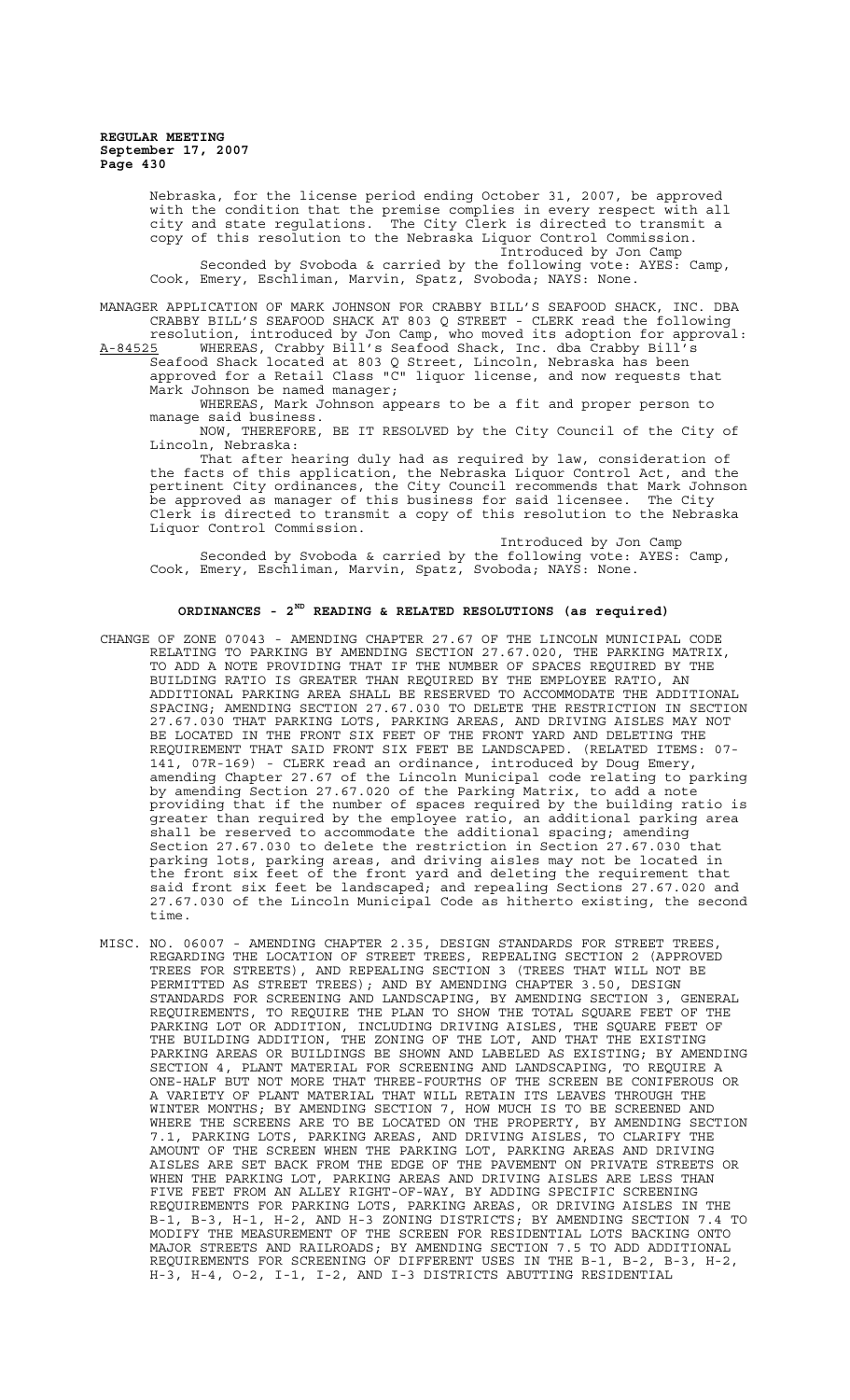DISTRICTS; BY AMENDING SECTION 7.6 TO ADD ADDITIONAL REQUIREMENTS FOR SCREENING REQUIRED YARDS, OPEN SPACE AREAS, MALLS AND AROUND PROPOSED BUILDINGS IN THE O-3, B-2, B-5, I-2, AND I-3 DISTRICTS AND CHURCHES IN THE R-1 THROUGH R-4 DISTRICTS; AND BY AMENDING SECTION 8, PROCEDURES, TO REQUIRE PLANS AND DOCUMENTS REQUIRED TO BE FILED WITH THE BUILDING OFFICIAL TO SHOW SCREENING AND LANDSCAPING; AND REPEALING CHAPTER 3.95, DESIGN STANDARDS FOR STREET TREES, IN ITS ENTIRETY. (RELATED ITEMS: 07- 141, 07R-169) (ACTION DATE: 9/24/07)

- APPROVING AN AGREEMENT BETWEEN THE CITY AND FIRST UNITED METHODIST CHURCH/WAVERLY FOR THE LEASE OF SPACE BY THE LINCOLN AREA AGENCY ON AGING FOR ITS ACTIVAGE CENTER PROGRAM AT 14410 FOLKESTONE STREET, WAVERLY, NE FOR A PERIOD OF SEPTEMBER 1, 2007 THROUGH AUGUST 31, 2008 - CLERK read an ordinance, introduced by Doug Emery, accepting and approving a Lease Agreement between the City of Lincoln and First United Methodist Church/Waverly of the lease of office space by the Lincoln Area Agency on Aging for its ActivAge Center program at 14410 Folkestone Street, Waverly, NE for a term beginning September 1, 2007 through August 31, 2008, the second time.
- APPROVING THE DEVELOPMENT AND CONDITIONAL ZONING AGREEMENT BETWEEN THE CITY AND SAFE-HARBOUR EAT - XVII, LLC RELATING TO THE DEVELOPMENT OF PROPERTY GENERALLY LOCATED AT N.W. 27TH STREET AND WEST O STREET. (RELATED ITEMS: 07R-183, 07-149) (ACTION DATE: 9/24/07); PRIOR to reading:
- SVOBODA Moved to waive the rules to have  $2^{nd}$  &  $3^{rd}$  Reading and action on this date.

Seconded by Spatz **& LOST** by the following vote: AYES: Spatz, Svoboda; NAYS: Camp, Cook, Emery, Eschliman, Marvin.

- CHANGE OF ZONE 07048 APPLICATION OF SAFE-HARBOUR EAT XVII, LLC FOR A CHANGE OF ZONE FROM H-3 HIGHWAY COMMERCIAL DISTRICT TO I-1 INDUSTRIAL DISTRICT ON 9.25 ACRES OF PROPERTY GENERALLY LOCATED AT N.W. 27TH STREET AND WEST O STREET. (RELATED ITEMS: 07R-183, 07-149) - PRIOR to reading:
- SVOBODA Moved to waive the rules to have 2 $^{\text{nd}}$  & 3 $^{\text{rd}}$  Reading and action on this date.

Seconded by Spatz & **LOST** by the following vote: AYES: Spatz, Svoboda; NAYS: Camp, Cook, Emery, Eschliman, Marvin.

- CLERK Read an ordinance, introduced by Doug Emery, amending the Lincoln Zoning District Maps attached to and made a part of Title 27 of the Lincoln Municipal Code, as provided by Section 27.05.020 of the Lincoln Municipal Code, by changing the boundaries of the districts established and shown thereon, the second time.
- CHANGE OF ZONE 07049 HP APPLICATION OF MATTHEW AND LISA INNIS TO DESIGNATE THE PROPERTY AT 1204 PEACH STREET AS A HISTORIC LANDMARK - CLERK read an ordinance, introduced by Doug Emery, amending the City of Lincoln District Map attached to and made a part of Title 27 of the Lincoln Municipal Code by designating certain property as a historic landmark, the second time.

#### **SPECIAL PUBLIC HEARING - SETTING THE 2007/2008 PROPERTY TAX RATE**

APPROVING THE 2007-2008 CITY TAX RATE OF 0.28788 PER \$100.00 OF ASSESSED VALUATION - CLERK read the following resolution, introduced by Doug Emery, who moved its adoption:

A-84526 A RESOLUTION establishing a final property tax levy for the City's 2007-2008 fiscal year and adjusting the City tax rate to that adopted in the City budget resolution.

RECITALS I.

Pursuant to Neb. Rev. Stat. § 77-1601.02, the City Council of the City of Lincoln is authorized to pass, by a majority vote, a resolution setting the final tax rate.

II.

Pursuant to Neb. Rev. Stat. § 77-1601.02, notice was published in a newspaper of general circulation on September 11, 2007, which date was at least five days prior to September 17, 2007 being the date upon which the City Council held a special public hearing called for the purpose of considering and acting upon this resolution.

III.

When the budget was adopted on August 20, 2007 the tax rate was anticipated to be .28788 per \$100 of assessed valuation. Final certified valuations from the County Assessor's office have not changed the tax rate necessary to fund the adopted budget.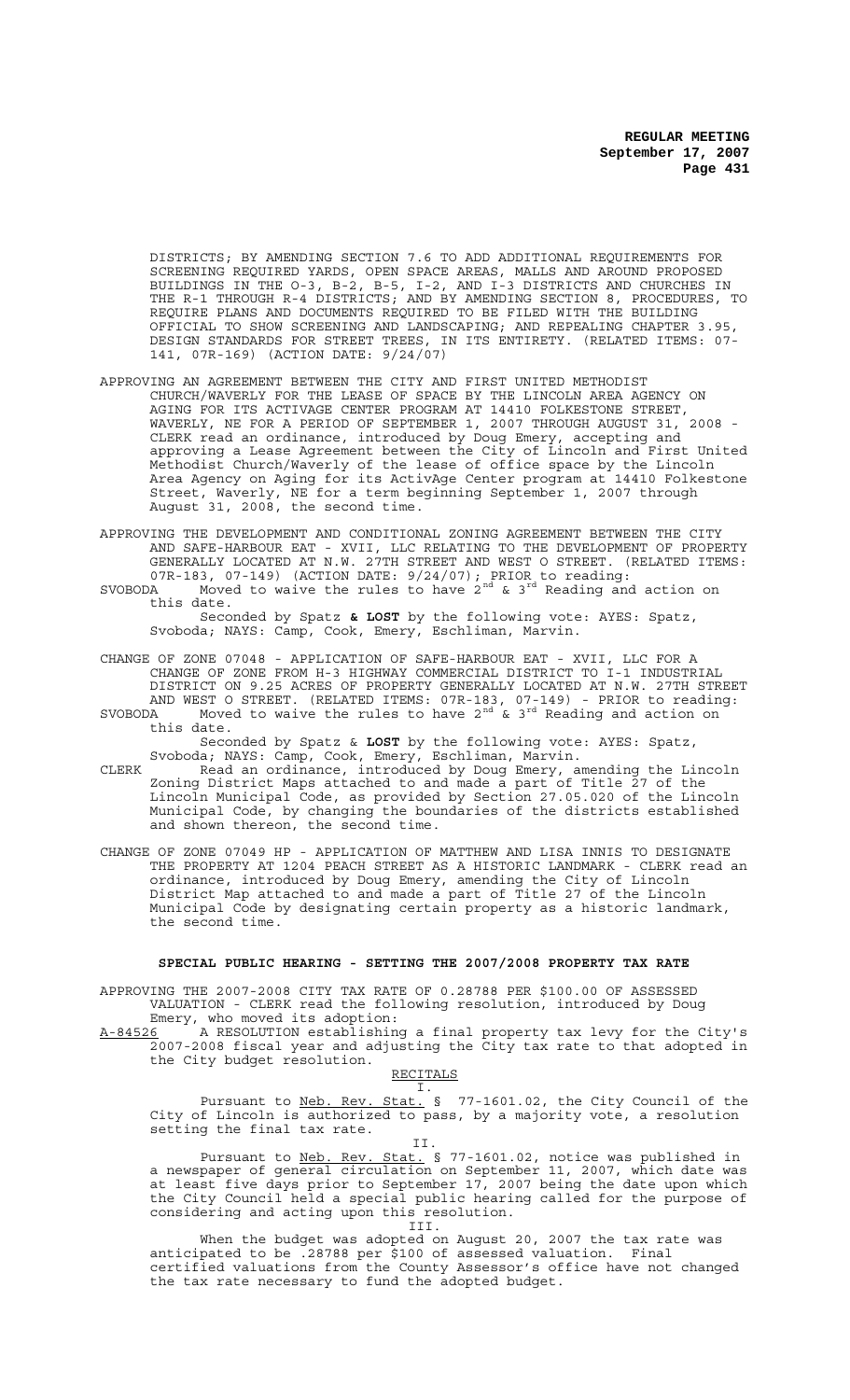> NOW, THEREFORE, BE IT RESOLVED by the City Council of the City of Lincoln, Nebraska: That after notice and public hearing as required by law, the City Council does hereby set the following final levy for the City of Lincoln 2007-2008 fiscal year for a property tax request of \$45,064,524.00: \$.28788 per \$100 of assessed valuation which total rate is comprised of the following:

| Bond Interest & Redemption | .03597                   |  |
|----------------------------|--------------------------|--|
| General                    | .17780                   |  |
| Library                    | .04040                   |  |
| Social Security            | .01344                   |  |
| Police and Fire Pension    | .02027                   |  |
| Total                      | .28788                   |  |
|                            | Introduced by Doug Emery |  |

Seconded by Eschliman & carried by the following vote: AYES: Camp, Cook, Emery, Eschliman, Marvin, Spatz, Svoboda; NAYS: None.

#### **PUBLIC HEARING RESOLUTIONS**

ACCEPTING THE REPORT OF NEW AND PENDING CLAIMS AGAINST THE CITY AND APPROVING DISPOSITION OF CLAIMS SET FORTH FOR THE PERIOD OF AUGUST 16 - 31, 2007 - PRIOR to reading:

CAMP Moved to remove the Matulka claim to have public hearing and action on 9/24/07.

Seconded by Cook & carried by the following vote: AYES: Camp, Cook, Emery, Eschliman, Marvin, Spatz, Svoboda; NAYS: None.

CLERK Read the following resolution, introduced by Doug Emery, who moved its adoption as amended:

A-84527 BE IT RESOLVED by the City Council of the City of Lincoln, Nebraska:

That the claims listed in the attached report, marked as Exhibit "A", dated September 4, 2007, of various new and pending tort claims filed against the City of Lincoln with the Office of the City Attorney or the Office of the City Clerk, as well as claims which have been disposed of, are hereby received as required by Neb. Rev. Stat. § 13-905 (Reissue 1997). The dispositions of claims by the Office of the City Attorney, as shown by the attached report, are hereby approved:<br>ALLOWED OR SETTLED

 $Fred$  Matulka & Deb Matulka  $$6,889.44$ 

are nereby apploached<br>
<u>ALLOWED OR SETTLED</u><br>
James J. Havlena \$512.61<br>
Joyce Barnhouse 967.19<br>
John D. Gerber 351.85 Joyce Barnhouse 967.19 John D. Gerber 351.85

The City Attorney is hereby directed to mail to the various claimants listed herein a copy of this resolution which shows the final disposition of their claim.

Introduced by Doug Emery Seconded by Svoboda & carried by the following vote: AYES: Camp, Cook, Emery, Eschliman, Marvin, Spatz, Svoboda; NAYS: None.

APPROVING AN INTERLOCAL AGREEMENT BETWEEN LINCOLN PUBLIC SCHOOLS AND THE CITY OF LINCOLN ALLOWING LINCOLN PUBLIC SCHOOLS TO LOCATE AND OPERATE A SPECIALTY FOCUS HIGH SCHOOL AND ASSOCIATED APPURTENANCES ON THE FOLSOM ZOO GROUNDS FOR A THREE-YEAR PERIOD ENDING JUNE 30, 2010 - CLERK read the following resolution, introduced by Doug Emery, who moved its adoption:<br><u>A-84528</u> BE

BE IT RESOLVED by the City Council of the City of Lincoln, Nebraska:

That the Interlocal Agreement between the City of Lincoln, Nebraska and School District No.1, Lincoln Public Schools (LPS) and the Folsom Zoo, for the purpose of allowing LPS to continue to operate its Science Focus Program, a specialty focus high school, located on the grounds of the Folsom Children's Zoo and Botanical Gardens, a copy of which is attached hereto, marked as Attachment "A" and made a part hereof by reference, is hereby approved and the Mayor is authorized to execute said Interlocal Agreement on behalf of the City.

The City Clerk is directed to return one fully executed copy of said Interlocal Agreement to Lincoln Public Schools, 5901 O Street, Lincoln, NE 68510 and one copy to Folsom Zoo, Attention John Chapo. Introduced by Doug Emery

Seconded by Svoboda & carried by the following vote: AYES: Camp, Cook, Emery, Eschliman, Marvin, Spatz, Svoboda; NAYS: None.

APPROVING AN EXTENSION AND MODIFICATION OF THE CURRENT SCHOOL RESOURCE OFFICER CONTRACT BETWEEN THE CITY OF LINCOLN AND THE LINCOLN PUBLIC SCHOOLS FOR THE CALENDAR YEAR 2008 - CLERK read the following resolution, introduced by Doug Emery, who moved its adoption:

A-84529 BE IT RESOLVED by the City Council of the City of Lincoln, Nebraska: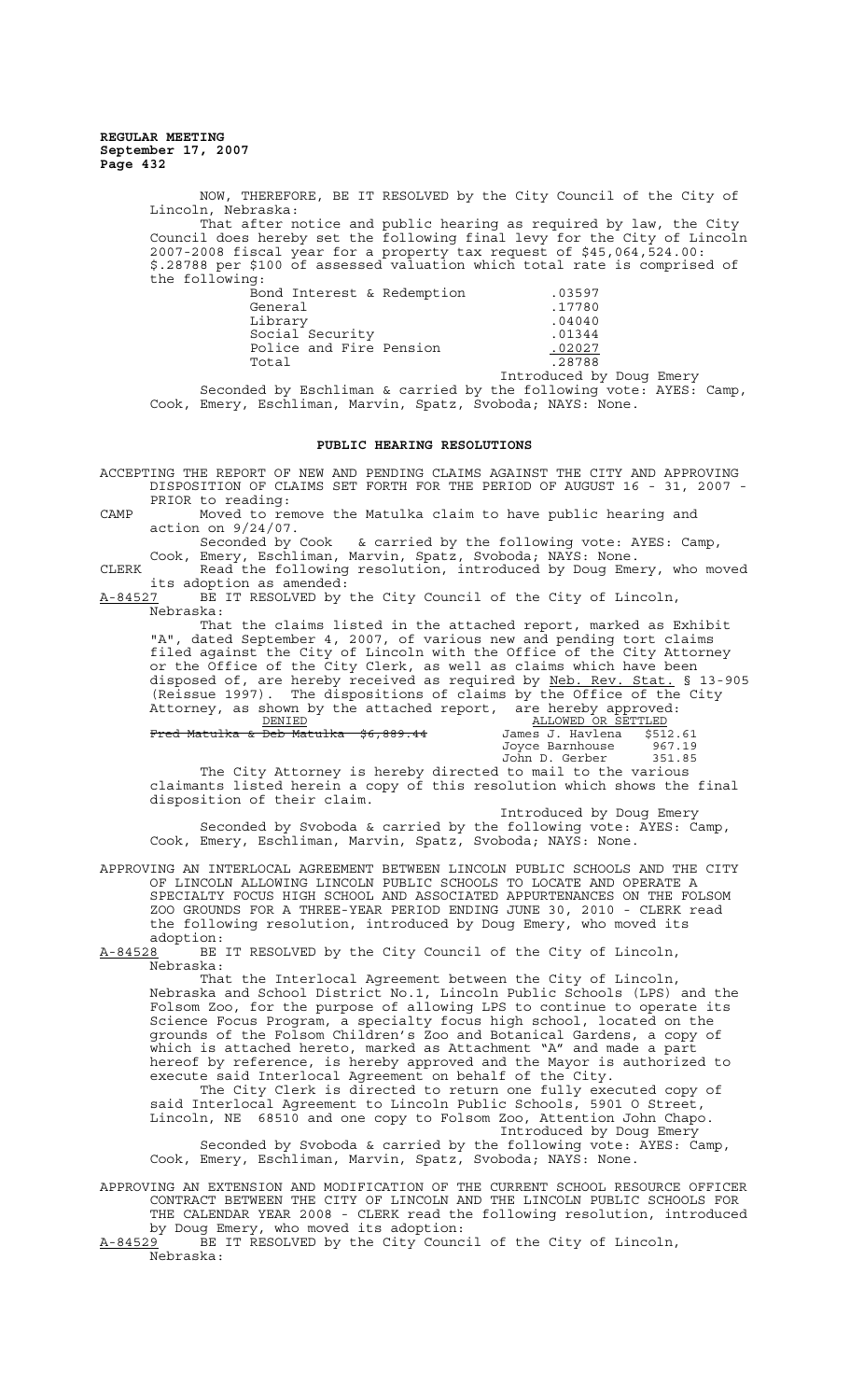That the Interlocal Cooperation Act Agreement between the City of Lincoln, Nebraska and School District No.1, Lincoln Public Schools, for the calendar year 2008 to provide Lincoln Police Officers as school resource officers and to provide joint funding for the same, upon the terms and conditions as set out in said Agreement which is attached hereto, marked as Attachment "A" and made a part hereof by reference, is hereby approved and the Mayor is authorized to execute said Interlocal Agreement on behalf of the City.

The City Clerk is directed to return one fully executed copy of said Interlocal Agreement to Lincoln Public Schools, 5901 O Street, Lincoln, NE 68510 and one copy to Lincoln Police Department, Attention Chief Casady.

Introduced by Doug Emery Seconded by Svoboda & carried by the following vote: AYES: Camp, Cook, Emery, Eschliman, Marvin, Spatz, Svoboda; NAYS: None.

APPROVING AN AGREEMENT BETWEEN THE CITY AND THE NEBRASKA DEPT. OF ROADS FOR ADDITIONAL FEDERAL FUNDS FOR RECONSTRUCTION OF THE HARRIS OVERPASS ALONG O STREET BETWEEN 3RD AND 9TH STREETS - CLERK read the following resolution, introduced by Doug Emery, who moved its adoption:

A-84530 BE IT RESOLVED by the City Council of the City of Lincoln, Nebraska:

That the attached Agreement between the City of Lincoln and the State of Nebraska Department of Roads for Project No. BR-5266(1), State CN-12572, City Project No. 701781, for additional federal funds for the reconstruction of the Harris Overpass along O Street between 3rd and 9th Streets, in accordance with the terms and conditions contained in said Agreement, is hereby approved and the Mayor is authorized to execute the same on behalf of the City of Lincoln.

The City Clerk is directed to return the executed copies of the Agreement to the Public Works and Utilities Department, for transmittal and execution by the State Department of Roads.

Introduced by Doug Emery Seconded by Svoboda & carried by the following vote: AYES: Camp, Cook, Emery, Eschliman, Marvin, Spatz, Svoboda; NAYS: None.

# **PETITIONS & COMMUNICATIONS**

THE FOLLOWING HAVE BEEN REFERRED TO THE PLANNING DEPARTMENT: Special Permit 07037 - App. of Saleoff Enterprises, Inc. for the authority to sell alcoholic beverages for consumption off the premises on property located at NW 19<sup>th</sup> Street and West O Street. Special Permit 07038 - App. of Mark Hunzeker for the authority to sell alcoholic beverages for consumption on the premises located at N. 59<sup>th</sup> and Adams Streets. Special Permit 07041 - App. of Pendel, Inc. Fox Trail Estates Community Unit Plan, for approx. 5 single family acreage lots, with requests to waive sidewalks, street trees, street lighting, landscape screening, block length, preliminary plat, and storm water detention on property located at SW 56<sup>th</sup> Street and Old Cheney Road.

- SETTING THE HEARING DATE OF MONDAY, OCTOBER 1, 2007 AT 1:30 P.M. FOR THE APPLICATION OF NEBRASKA STATE FAIR BOARD DBA NEBRASKA STATE FAIR PARK FOR A CLASS CK LIQUOR LICENSE AT 1800 STATE FAIR PARK DRIVE - CLERK read the following resolution, introduced by Robin Eschliman, who moved its adoption:
- A-84531 <sup>BE</sup> IT RESOLVED by the City Council, of the City of Lincoln, that a hearing date is hereby set for Mon., October 1, 2007 at 1:30 p.m. or as soon thereafter as possible in the City Council Chambers, County-City Building, 555 S. 10<sup>th</sup> St., Lincoln, NE, for Application of Nebraska State Fair Board dba Nebraska State Fair Board Park for a Class CK liquor license at 1800 State Fair Park Drive.

If the Police Dept., is unable to complete the investigation by said time, a new hearing date will be set.

Introduced by Robin Eschliman Seconded by Camp & carried by the following vote: AYES: Camp, Cook, Emery, Eschliman, Marvin, Spatz, Svoboda; NAYS: None.

- SETTING THE HEARING DATE OF MONDAY, OCTOBER 1, 2007 AT 1:30 P.M. FOR THE APPLICATION OF EHPV OPERATING GROUP, LLC DBA BIG RED KENO SPORTS BAR & GRILL FOR A CLASS C LIQUOR LICENSE AT 955 WEST O STREET - CLERK read the following resolution, introduced by Robin Eschliman, who moved its
- adoption:<br>A-84532 BE A-84532 BE IT RESOLVED by the City Council, of the City of Lincoln, that a hearing date is hereby set for Mon., October 1, 2007 at 1:30 p.m. or as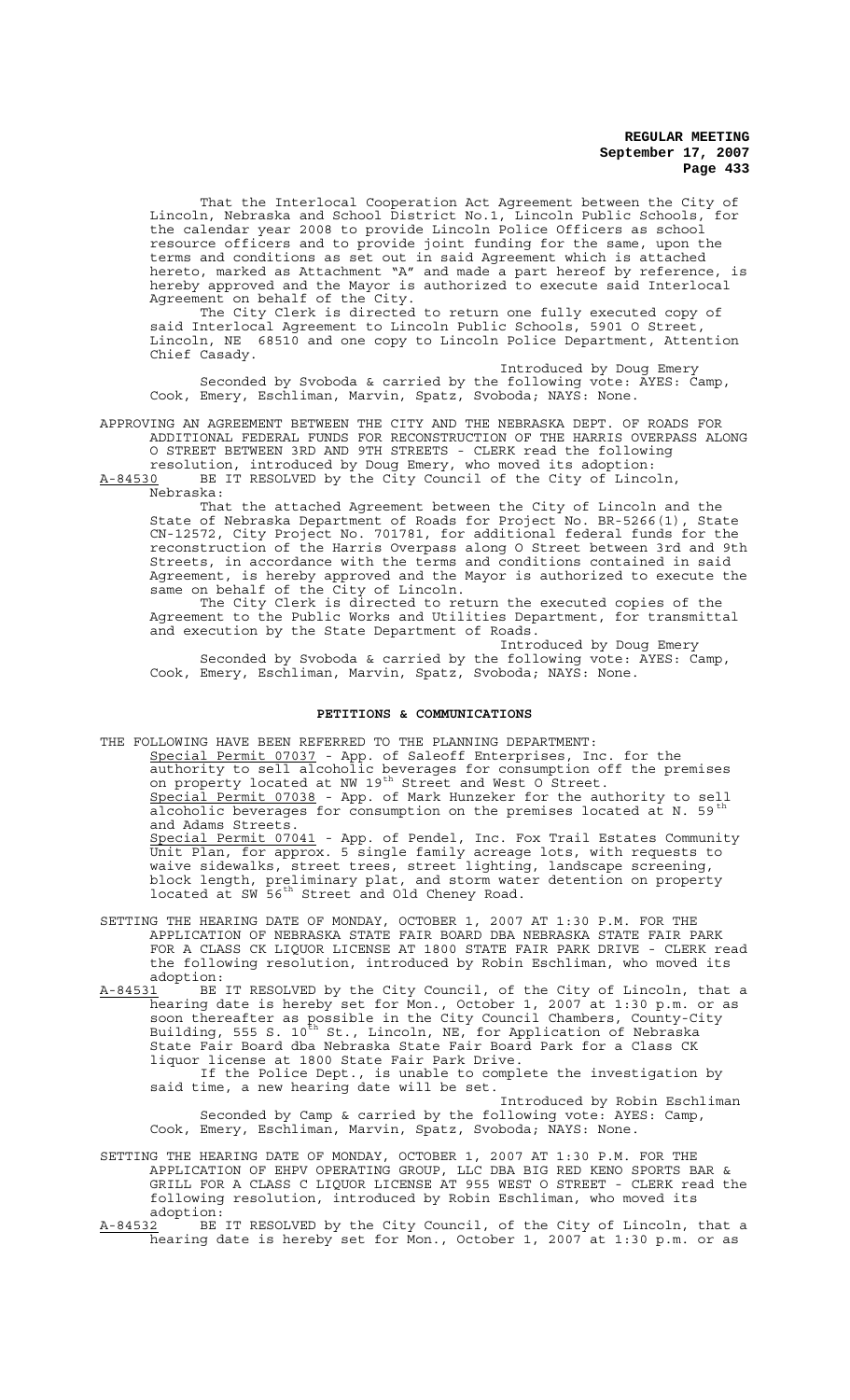> soon thereafter as possible in the City Council Chambers, County-City Building, 555 S. 10<sup>th</sup> St., Lincoln, NE, for Application of EHPV Operating Group, LLC dba Big Red Keno Sports Bar & Grill for a Class C liquor license at 955 West O Street.<br>If the Police Dept. is unable to complete the investigation by If the Police Dept. is unable to complete the investigation by said time, a new hearing date will be set. Introduced by Robin Eschliman Seconded by Camp & carried by the following vote: AYES: Camp, Cook, Emery, Eschliman, Marvin, Spatz, Svoboda; NAYS: None.

SETTING THE HEARING DATE OF MONDAY, OCTOBER 1, 2007 AT 1:30 P.M. FOR THE MANAGER APPLICATION OF ALEX C. COYLE FOR 1339 O STREET, INC. DBA BROTHERS EST 1967 LOCATED AT 1339 O STREET - CLERK read the following resolution, introduced by Robin Eschliman, who moved its adoption:

A-84533 BE IT RESOLVED by the City Council, of the City of Lincoln, that a hearing date is hereby set for Mon., October 1, 2007 at 1:30 p.m. or as soon thereafter as possible in the City Council Chambers, County-City Building, 555 S. 10<sup>th</sup> St., Lincoln, NE, for Manager Application of Alex C. Coyle for 1339 O Street, Inc. dba Brothers Est 1967 located at 1339 O Street.

If the Police Dept. is unable to complete the investigation by said time, a new hearing date will be set.

Introduced by Robin Eschliman Seconded by Camp & carried by the following vote: AYES: Camp, Cook, Emery, Eschliman, Marvin, Spatz, Svoboda; NAYS: None.

# **MISCELLANEOUS BUSINESS - NONE**

## **REPORTS OF CITY OFFICERS**

- REPORT FROM CITY TREASURER OF FRANCHISE TAX FOR THE MONTH OF JULY, 2007 FROM AQUILA - CLERK presented said report which was placed on file in the Office of the City Clerk. **(16-1)**
- REPORT FROM CITY TREASURER OF E911 SURCHARGE FOR THE MONTH OF JULY 2007: AT&T COMM. OF MIDWEST, LEVEL 3 COMM., LEVEL 3 COMM. - CLERK presented said report which was placed on file in the Office of the City Clerk. **(20-02)**
- REPORT FROM CITY TREASURER OF TELECOMMUNICATION OCCUPATION TAX FOR THE QUARTER APRIL - JUNE, 2007: STARTEC GLOBAL, TELENATIONAL, MEGAPATH, SOUTHWEST, RELIANCE COMM. INTN'L, FAST PHONES OF NE, BUSINESS TELCOM, ACCESSLINE, PNG, WHO'S CALLING, OPEX, COMTEL, CAUSE BASSO COMMERCE; JUNE, 2007: KDDI AMERICA, QUANTUM SHIFT, IBM GLOBAL, NORSTAN, BUSINESS PROD. SOLUTIONS, CIMCO, TON SERVICES, TELEPLUS WIRELESS, XO COMM., VOICECOM, ANDIAMO, TELECOM SYSTEM CORP OF MARYLAND, EARTHLINK, CINCINNATI BELL, LDMI, TRACFONE, GLOBAL CROSSING BANDWIDTH, ADVANCED TEL, INTELLICALL OPERATOR SERVICES, GUARANTEED PHONE SERVICE, BROADBAND DYNAMICS, IDT, VERIZON-BELL, ACN, TRANSNATIONAL, PRIMUS, QWEST, VIRGIN MOBILE USA, TELECORP, AIRCELL, VERIZON-VERIZON SELECT, GLOBALSTAR USA, BROADWING, WORKING ASSETS FUNDING SERVICE, MCLEOD USA, ONSTAR, GLOBAL CROSSING, USCOC OF NE/KS, MORIBO, UCN, NEBRASKA TECHNOLOGY & TELECOMM., NEW CINGULAR WIRELESS, USCOC OF GREATER IOWA, AT&T COMM. OF MIDWEST, CRICKET; JULY, 2007: SPRINT, WINDSTREAM NEBRASKA, WINDSTREAM SYSTEMS OF THE MIDWEST, NEBRASKA TECHNOLOGY & TELECOMM., MCI WORLDCOM NETWORK, SPRINT SPECTRUM, NEXTEL, ALLTEL, ALLTEL COMM. OF NEBRASKA, D&D, TWC DIGITAL PHONE, NORSTAN NETWORK, NEXTEL WEST, 360NETWORKS USA, ZONE TELECOM, ENHANCED COMM. NETWORK, GTC, LIGHTYEAR NETWORK SOLUTIONS, GLOBALCOM, TRI-M, FIRST COMM., AFFINITY NETWORK, ACCERIS, SBC LONG DISTANCE, NOS, NOSVA, BT AMERICAS, COVISTA, ATS MOBILE TELEPHONE - CLERK presented said report which was placed on file in the Office of the City Clerk. **(20)**

APPOINTING PATTE NEWMAN, ANDREA SNOWDEN, RICK POORE, AND KATHLEEN NEARY TO THE CHARTER REVISION COMMISSION FOR TERMS EXPIRING JULY 15, 2011, JULY 15, 2011, JULY 15, 2010, AND JULY 15, 2010, RESPECTIVELY - CLERK read the following resolution, introduced by Doug Emery, who moved its adoption: A-84534 BE IT RESOLVED by the City Council of the City of Lincoln, Nebraska:

That the appointment of the following persons to the Charter Revision Commission for four-year terms as set out below, is hereby approved.

| veu.           |                          |
|----------------|--------------------------|
| Name           | Term Expires             |
| Patte Newman   | July 15, 2011            |
| Andrea Snowden | July 15, 2011            |
| Rick Poore     | July 15, 2010            |
| Kathleen Neary | July 15, 2010            |
|                | Introduced by Doug Emery |

Seconded by Svoboda & carried by the following vote: AYES: Camp, Cook, Emery, Eschliman, Marvin, Spatz, Svoboda; NAYS: None.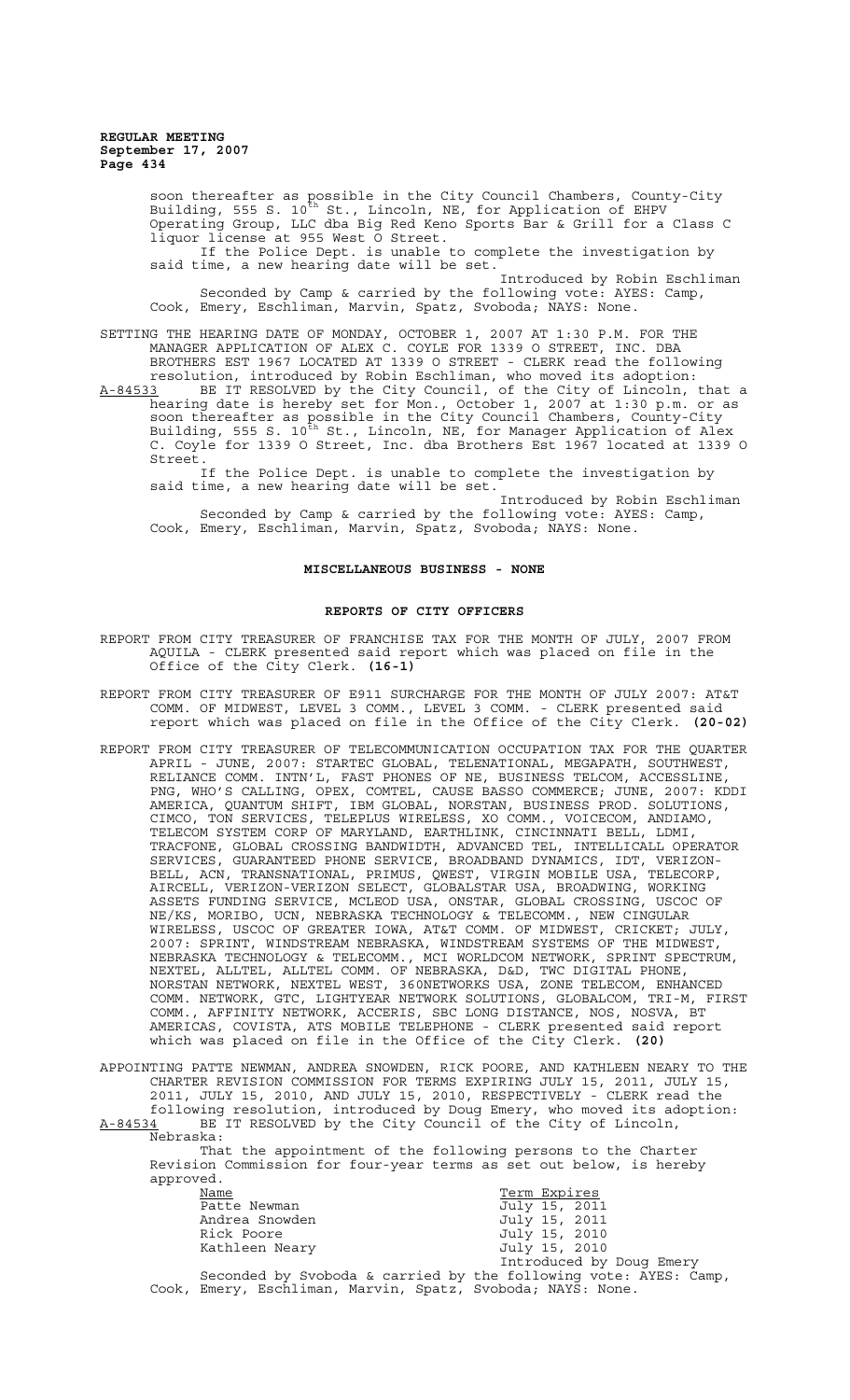REAPPOINTING CINDY M. WOSTREL TO THE COMMUNITY FORESTRY ADVISORY BOARD FOR A THREE-YEAR TERM EXPIRING AUGUST 17, 2010 - CLERK read the following resolution, introduced by Doug Emery, who moved its adoption: A-84535 BE IT RESOLVED by the City Council of the City of Lincoln, Nebraska: That the reappointment of Cindy M. Wostrel to the Community Forestry Advisory Board for a three-year term expiring August 17, 2010 is hereby approved. Introduced by Doug Emery Seconded by Svoboda & carried by the following vote: AYES: Camp, Cook, Emery, Eschliman, Marvin, Spatz, Svoboda; NAYS: None. REAPPOINTING DAN PUDENZ AND DON SCHROEDER TO THE ELECTRICAL ADVISORY, APPEALS AND EXAMINING BOARD FOR THREE-YEAR TERMS EXPIRING AUGUST 15, 2010 CLERK read the following resolution, introduced by Doug Emery, who moved its adoption: A-84536 BE IT RESOLVED by the City Council of the City of Lincoln, Nebraska: That the reappointment of Dan Pudenz and Don Schroeder to the Electrical Advisory, Appeals and Examining Board for three-year terms expiring August 15, 2010 is hereby approved. Introduced by Doug Emery Seconded by Svoboda & carried by the following vote: AYES: Camp, Cook, Emery, Eschliman, Marvin, Spatz, Svoboda; NAYS: None. REAPPOINTING ROBIN ESCHLIMAN, DAN MARVIN, AND KEN SVOBODA TO THE RAILROAD TRANSPORTATION SAFETY DISTRICT FOR ONE-YEAR TERMS EXPIRING AUGUST 31, 2008 - CLERK read the following resolution, introduced by Doug Emery, who moved its adoption: A-84537 BE IT RESOLVED by the City Council of the City of Lincoln,  $A-84537$  BE<br>Nebraska: That the reappointment of Robin Eschliman, Dan Marvin, and Ken Svoboda to the Railroad Transportation Safety District for one-year terms expiring August 31, 2008 is hereby approved. Introduced by Doug Emery Seconded by Svoboda & carried by the following vote: AYES: Camp, Cook, Emery, Eschliman, Marvin, Spatz, Svoboda; NAYS: None. APPOINTING DOUG EMERY AND ROBIN ESCHLIMAN TO THE JOINT BUDGET COMMITTEE FOR TWO-YEAR TERMS EXPIRING AUGUST 31, 2009 - CLERK read the following resolution, introduced by Doug Emery, who moved its adoption: A-84538 BE IT RESOLVED by the City Council of the City of Lincoln, Nebraska: That the appointment of Doug Emery and Robin Eschliman to the Joint Budget Committee for two-year terms expiring August 31, 2009 is hereby approved. Introduced by Doug Emery Seconded by Svoboda & carried by the following vote: AYES: Camp, Cook, Emery, Eschliman, Marvin, Spatz, Svoboda; NAYS: None. APPOINTING DAN MARVIN TO THE MULTICULTURAL ADVISORY COMMITTEE TO FILL AN UNEXPIRED TERM EXPIRING SEPTEMBER 18, 2008 - CLERK read the following resolution, introduced by Doug Emery, who moved its adoption: A-84539 BE IT RESOLVED by the City Council of the City of Lincoln,  $A-84539$  BE I<br>Nebraska: That the appointment of Dan Marvin to the Multicultural Advisory Committee to fill an unexpired term expiring September 18, 2008 is hereby approved. Introduced by Doug Emery Seconded by Svoboda & carried by the following vote: AYES: Camp, Cook, Emery, Eschliman, Marvin, Spatz, Svoboda; NAYS: None. **ORDINANCE - 1ST READING & RELATED RESOLUTIONS (AS REQUIRED)** AMENDING TITLE 4 OF THE LINCOLN MUNICIPAL CODE TO REPEAL CHAPTER 4.10 "COMMUNITY DEVELOPMENT TASK FORCE" - CLERK read an ordinance, introduced by Robin Eschliman, amending Title 4 of the Lincoln Municipal Code relating to Board and Commission by repealing Chapter 4.10 entitled "Community Development Task Force" in its entirety by repealing Sections 4.10.010, 4.10.020, 4.10.030, and 40.10.040, the first time.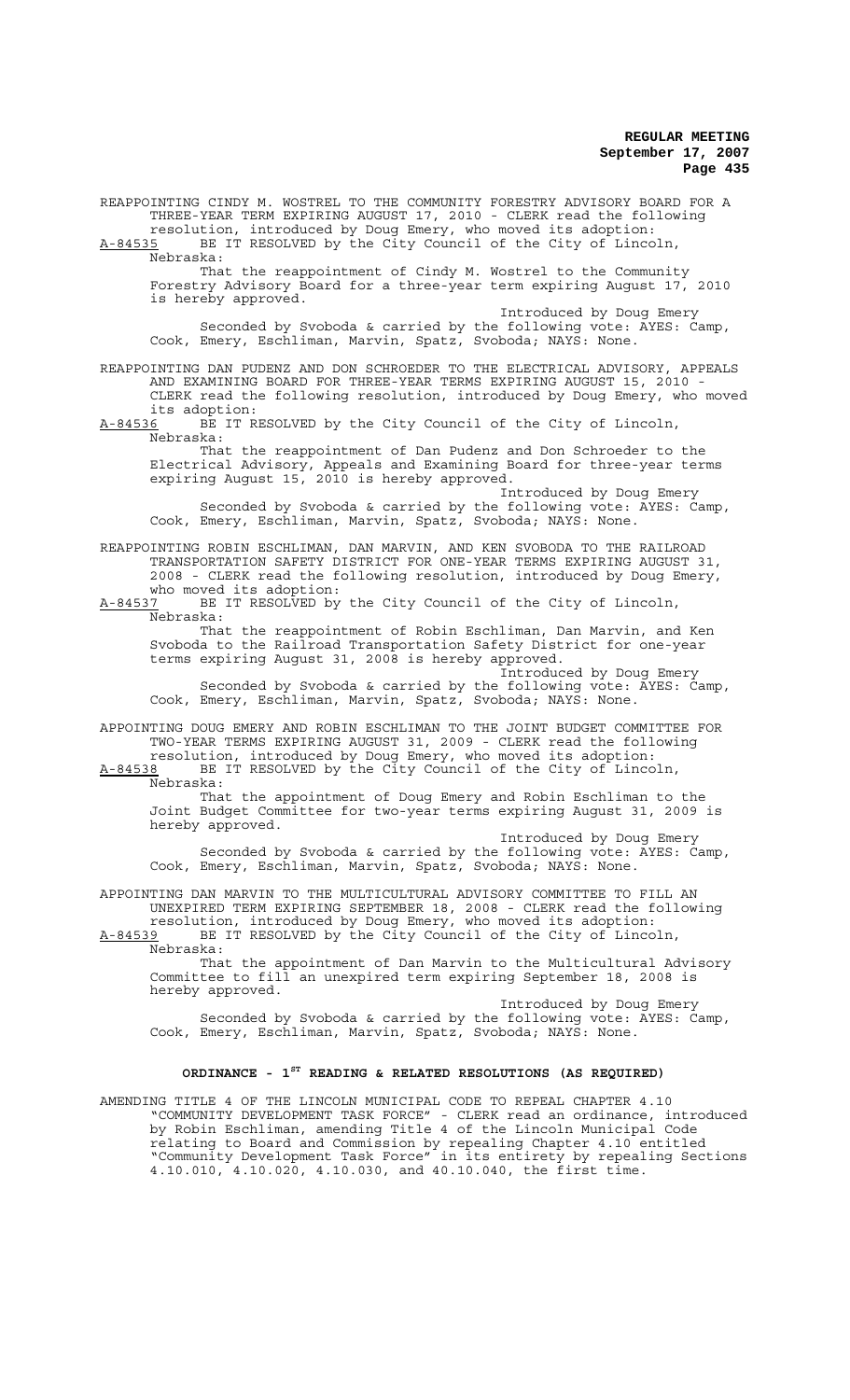APPROVING AN AGREEMENT BETWEEN THE CITY AND THE ASIAN COMMUNITY & CULTURAL CENTER FOR THE LEASE OF SPACE BY THE LINCOLN AREA AGENCY ON AGING FOR ITS ACTIVAGE CENTER PROGRAM AT 2615 O STREET FOR A PERIOD OF OCTOBER 1, 2007 THROUGH AUGUST 31, 2008 - CLERK read an ordinance, introduced by Robin Eschliman, accepting and approving a Lease Agreement between the City of Lincoln and Asian Community and Cultural Center for the lease of office space by the Lincoln Area Agency on Aging for its ActivAge Center program at 2615 O Street, Lincoln, NE for a term beginning October 1, 2007 through August 31, 2008, the first time.

# ORDINANCES - 3<sup>RD</sup> READING & RELATED RESOLUTIONS (as required)

VACATION 05008 - VACATING PINE LAKE ROAD BETWEEN WESTSHORE DRIVE AND EASTSHORE - CLERK read an ordinance, introduced by Jon Camp, vacating Pine Lake Road between Westshore Drive and Eastshore Drive, and retaining title thereto

in the City of Lincoln, Lancaster County, Nebraska, the third time. CAMP Moved to pass the ordinance as read.

Seconded by Svoboda & carried by the following vote: AYES: Camp, Cook, Emery, Eschliman, Marvin, Spatz, Svoboda; NAYS: None. The ordinance, being numbered **#18990**, is recorded in Ordinance Book #26, Page

ANNEXATION 07002 – AMENDING THE LINCOLN CORPORATE LIMITS MAP BY ANNEXING APPROXIMATELY 40.48 ACRES OF PROPERTY GENERALLY LOCATED AT N. 90TH STREET AND LEIGHTON AVE. (RELATED ITEMS: 07-137, 07-138) - CLERK read an ordinance, introduced by Jonathan Cook, annexing and including the below described land as part of the City of Lincoln, Nebraska and amending the Corporate Limits Map attached to and made a part of Ordinance No. 18208, to reflect the extension of the corporate limits boundary of the City of Lincoln, Nebraska established and shown thereon, the third time.

COOK Moved to pass the ordinance as read. Seconded by Svoboda & carried by the following vote: AYES: Camp, Cook, Emery, Eschliman, Marvin, Spatz, Svoboda; NAYS: None. The ordinance, being numbered **#18991**, is recorded in Ordinance Book #26, Page

CHANGE OF ZONE 07044 – APPLICATION OF CAMERON HOMES FOR A CHANGE OF ZONE FROM AG AGRICULTURAL DISTRICT TO R-4 RESIDENTIAL DISTRICT ON PROPERTY GENERALLY LOCATED AT N. 90TH STREET AND LEIGHTON AVE. (RELATED ITEMS: 07-137, 07-138) - CLERK read an ordinance, introduced by Jonathan Cook, amending the Lincoln Zoning District Maps attached to and made a part of Title 27 of the Lincoln Municipal Code, as provided by Section 27.05.020 of the Lincoln Municipal Code, by changing the boundaries of the districts established and shown thereon, the third time.

COOK Moved to pass the ordinance as read. Seconded by Svoboda & carried by the following vote: AYES: Camp,

Cook, Emery, Eschliman, Marvin, Spatz, Svoboda; NAYS: None. The ordinance, being numbered **#18992**, is recorded in Ordinance Book #26, Page

CHANGE OF ZONE 07045 – APPLICATION OF REALTY TRUST GROUP FOR A CHANGE OF ZONE FROM R-3 RESIDENTIAL PLANNED UNIT DEVELOPMENT TO B-2 PLANNED NEIGHBORHOOD BUSINESS DISTRICT ON APPROXIMATELY 5.87 ACRES GENERALLY

LOCATED AT S. 84TH STREET AND OLD CHENEY ROAD - PRIOR to reading: CAMP Moved to amend Bill No. 07-139 by inserting Section 2A - No median cuts will be allowed on  $84^{\text{th}}$  Street to the East of this property nor on Old Cheney south of this property nor shall any connections be made on interior streets to the residential neighborhood. Seconded by Svoboda & **LOST** by the following vote: AYES: Camp,

- Eschliman; NAYS: Cook, Emery, Marvin, Spatz, Svoboda. SPATZ Moved to place Bill No. 07-139 on Pending for one week to 9/24/07. Seconded by Svoboda & carried by the following vote: AYES: Camp,
- Eschliman, Spatz, Svoboda; NAYS: Cook, Emery, Marvin. CLERK Read an ordinance, introduced by Jonathan Cook, amending the Lincoln Zoning District Maps attached to and made a part of Title 27 of the Lincoln Municipal Code, as provided by Section 27.05.020 of the Lincoln Municipal Code, by changing the boundaries of the districts established and shown thereon as follows: Lots 90, 91 and 113 of Irregular Tracts, located in the Southeast Quarter of Section 10 North, Township 9 North, Range 7 East of the  $6^{th}$  P.M., the third time.
- CHANGE OF ZONE 07041 APPLICATION OF YASUFUKU U.S.A., INC. FOR A CHANGE OF ZONE FROM I-2 INDUSTRIAL PARK DISTRICT TO I-1 INDUSTRIAL DISTRICT ON PROPERTY GENERALLY LOCATED AT N.W. 12TH STREET AND W. COMMERCE WAY - CLERK read an ordinance, introduced by Jonathan Cook, amending the Lincoln Zoning District Maps attached to and made a part of Title 27 of the Lincoln Municipal Code, as provided by Section 27.05.020 of the Lincoln Municipal Code, by changing the boundaries of the districts established and shown thereon as follows: Lot 7, Block 1, Union Pacific Addition, the third time.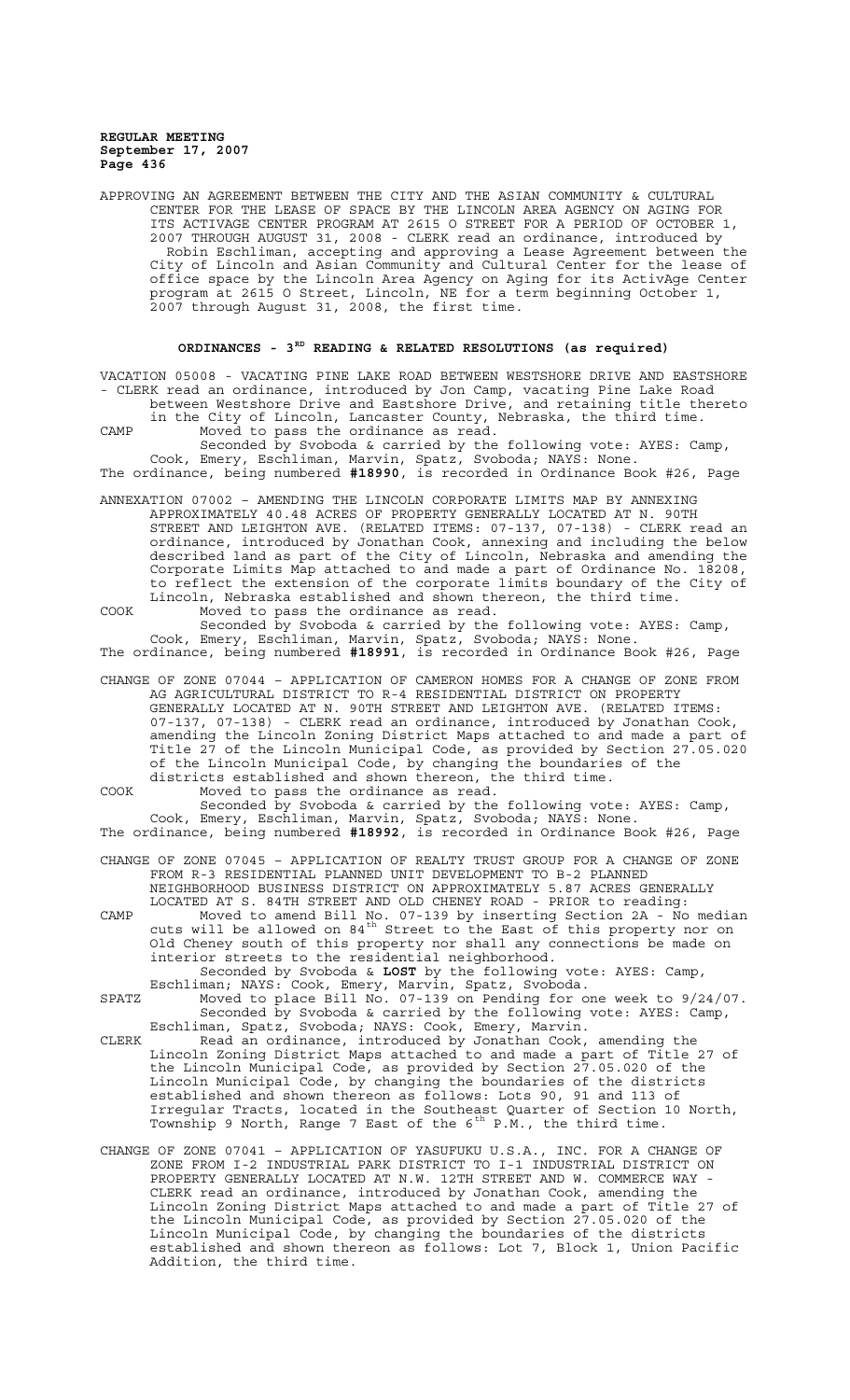COOK Moved to pass the ordinance as read. Seconded by Svoboda & carried by the following vote: AYES: Camp, Cook, Emery, Eschliman, Marvin, Spatz, Svoboda; NAYS: None. The ordinance, being numbered **#18993**, is recorded in Ordinance Book #26, Page CHANGE OF ZONE 07046 – AMENDING TITLE 27 OF THE LINCOLN MUNICIPAL CODE

RELATING TO ZONING BY ADDING A NEW SECTION 27.03.525 TO DEFINE RESTAURANT; AMENDING SECTIONS 27.27.025, 27.29.030, 27.33.030, 27.41.030, 27.43.030, 27.49.030, 27.51.040 AND ADDING NEW SECTIONS NUMBERED 27.39.025, 27.45.025, AND 27.47.025 TO ALLOW AND ESTABLISH CONDITIONS FOR THE SALE OF ALCOHOLIC BEVERAGES FOR CONSUMPTION ON THE PREMISES OF A RESTAURANT AS A PERMITTED CONDITIONAL USE IN THE O-3, B-1, B-3, H-2, H-3, I-2, I-3, H-1, H-4, AND I-1 DISTRICTS, RESPECTIVELY; BY AMENDING SECTIONS 27.29.040, 27.33.040, 27.39.030, 27.41.040, 27.43.040, 27.45.030, 27.47.030, 27.49.040, 27.51.050, AND 27.63.680 TO ALLOW THE SALE OF ALCOHOLIC BEVERAGES FOR CONSUMPTION ON ANY PREMISES NOT MEETING THE REQUIREMENTS FOR THE SALE OF ALCOHOLIC BEVERAGES FOR CONSUMPTION ON THE PREMISES OF A RESTAURANT AS A CONDITIONAL PERMITTED USE IN THE B-1, B-3, H-1, H-2, H-4, I-1, I-2 AND I-3 DISTRICTS AS SPECIAL PERMITTED USE; BY AMENDING SECTION 27.27.030 TO DELETE THE SALE OF ALCOHOL FOR CONSUMPTION ON THE PREMISES IN RESTAURANTS AS A SPECIAL PERMITTED USE IN THE O-3 DISTRICT; BY AMENDING SECTION 27.67.040 TO ADD SPECIAL PARKING REQUIREMENTS FOR BARS, COFFEE SHOPS AND SIMILAR USES FORMERLY CLASSIFIED AS A RESTAURANT; AND BY AMENDING FIGURE 27.67.040 TO ADD BARS, COFFEE SHOPS, AND SIMILAR USES TO THE LIST OF USES WHICH HAVE SPECIAL PARKING REQUIREMENTS - PRIOR to reading:

COOK Moved to delay action for one week to 9/24/07.

- Seconded by Camp & carried by the following vote: AYES: Camp, Cook, Emery, Eschliman, Marvin, Spatz, Svoboda; NAYS: None. CLERK Read an ordinance, introduced by Jonathan Cook, amending Title 27 of the Lincoln Municipal Code relating to zoning by adding a new Section 27.03.525 to define restaurant; amending Sections 27.27.025, 27.29.030, 27.33.030, 27.41.030, 27.43.030, 27.49.030, 27.51.040 and adding new Sections numbered 27.39.025, 27.45.025, and 27.47.025 to allow and establish conditions for the sale of alcoholic beverages for consumption on the premises of a restaurant as a permitted conditional use in the O-3, B-1, B-3, H-2, H-3, I-2, I-3, H-1, H-4, AND I-1 Districts, respectively; by amending Sections 27.29.040, 27.33.040, 27.39.030, 27.41.040, 27.43.040, 27.45.030, 27.47.030, 27.49.040, 27.51.050, and 27.63.680 to allow the sale of alcoholic beverages for consumption on any premises not meeting the requirements for the sale of alcoholic beverages for consumption on the premises of a restaurant as a conditional permitted use in the B-1, B-3, H-1, H-2, H-4, I-1, I-2 and I-3 districts as special permitted use; by amending Section 27.27.030 to delete the sale of alcohol for consumption on the premises in restaurants as a special permitted use in the O-3 district; by amending Section 27.67.040 to add special parking requirements for bars, coffee shops and similar uses formerly classified as a restaurant; and by amending Figure 27.67.040 to add bars, coffee shops, and similar uses to the list of uses which have special parking requirements, the third time.
- AMENDING SECTION 4.54.010 OF THE LINCOLN MUNICIPAL CODE TO DELETE THE TERM LIMITS FOR COMMUNITY FORESTRY ADVISORY BOARD MEMBERS AND DELETING PROVISIONS REGARDING EX-OFFICIO MEMBERS - CLERK read an ordinance, introduced by Jonathan Cook, amending Section 4.54.010 of the Lincoln Municipal Code relating to the Community Forestry Advisory Board to delete the provision that no voting member of the Board may be appointed for more than two consecutive terms, and to delete provisions regarding ex-officio members; and repealing Section 4.54.010 of the Lincoln Municipal code as hitherto existing, the third time.

COOK Moved to pass the ordinance as read.

Seconded by Svoboda & carried by the following vote: AYES: Camp, Cook, Emery, Eschliman, Marvin, Spatz, Svoboda; NAYS: None. The ordinance, being numbered **#18994**, is recorded in Ordinance Book #26, Page

APPROVING AN AGREEMENT BETWEEN THE CITY AND AMERICAN LEGION POST #280 FOR THE LEASE OF SPACE BY THE LINCOLN AREA AGENCY ON AGING FOR ITS ACTIVAGE CENTER PROGRAM AT 970 MONROE, BENNET, NE FOR A PERIOD OF SEPTEMBER 1, 2007 THROUGH AUGUST 31, 2008 - CLERK read an ordinance, introduced by Jonathan Cook, accepting and approving a Lease Agreement between the City of Lincoln and American Legion Post #280 for the lease of office space by the Lincoln Area Agency on Aging for its ActivAge Center program at 970 Monroe, Bennet, NE 68317 for a term beginning September 1, 2007 through August 31, 2008, the third time. COOK Moved to pass the ordinance as read.

Seconded by Svoboda & carried by the following vote: AYES: Camp, Cook, Emery, Eschliman, Marvin, Spatz, Svoboda; NAYS: None. The ordinance, being numbered **#18995**, is recorded in Ordinance Book #26, Page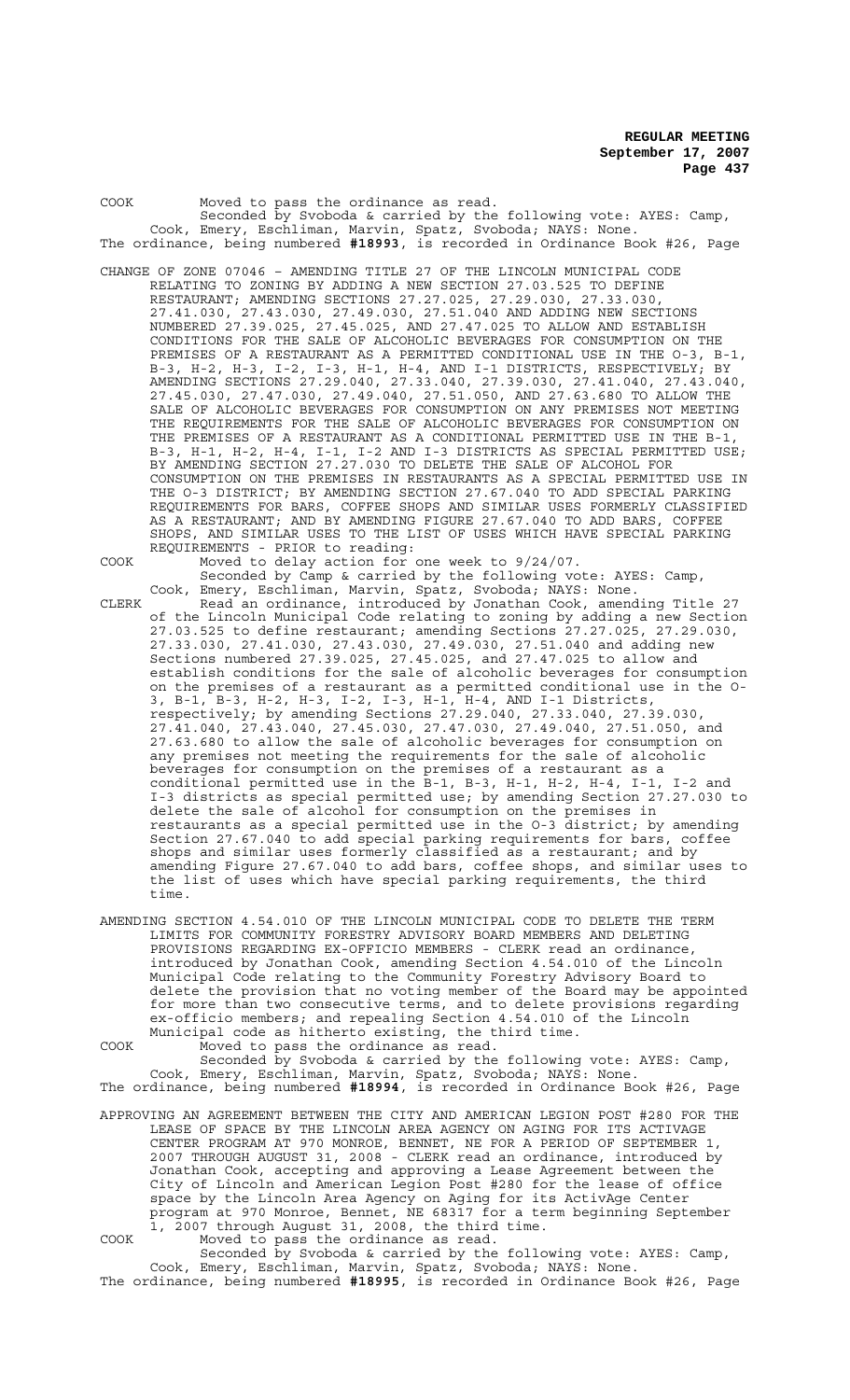APPROVING AN AGREEMENT BETWEEN THE CITY AND FIRTH COMMUNITY CENTER FOR THE LEASE OF SPACE BY THE LINCOLN AREA AGENCY ON AGING FOR ITS ACTIVAGE CENTER PROGRAM AT 311 NEMAHA STREET, FIRTH, NE FOR A PERIOD OF SEPTEMBER 1, 2007 THROUGH AUGUST 31, 2008 - CLERK read an ordinance, introduced by Jonathan Cook, accepting and approving a Lease Agreement between the City of Lincoln and Firth Community Center for the lease of office space by the Lincoln Area Agency on Aging for its ActivAge Center program at 311 Nemaha Street, Firth, NE 68358 for a term beginning September 1, 2007 through August 31, 2008, the third time.

COOK Moved to pass the ordinance as read. Seconded by Svoboda & carried by the following vote: AYES: Camp, Cook, Emery, Eschliman, Marvin, Spatz, Svoboda; NAYS: None. The ordinance, being numbered **#18996**, is recorded in Ordinance Book #26, Page

APPROVING AN AGREEMENT BETWEEN THE CITY AND HICKMAN PRESBYTERIAN CHURCH FOR THE LEASE OF SPACE BY THE LINCOLN AREA AGENCY ON AGING FOR ITS ACTIVAGE CENTER PROGRAM AT 300 E. THIRD STREET, HICKMAN, NE FOR A PERIOD OF SEPTEMBER 1, 2007 THROUGH AUGUST 31, 2008 - CLERK read an ordinance, introduced by Jonathan Cook, accepting and approving a Lease Agreement between the City of Lincoln and Hickman Presbyterian Church for the lease of office space by the Lincoln Area Agency on Aging for its ActivAge Center program at 300 E. Third Street, Hickman, NE 68372 for a term beginning September 1,2007 through August 31, 2008, the third time. COOK Moved to pass the ordinance as read.

Seconded by Svoboda & carried by the following vote: AYES: Camp, Cook, Emery, Eschliman, Marvin, Spatz, Svoboda; NAYS: None. The ordinance, being numbered **#18997**, is recorded in Ordinance Book #26, Page

## **REGISTERED TO SPEAK SESSION - NONE**

**OPEN MICROPHONE SESSION - NONE**

# **MISCELLANEOUS BUSINESS**

#### **PENDING -**

CAMP Moved to extend the Pending List to September 24, 2007. Seconded by Svoboda & carried by the following vote: AYES: Camp, Cook, Emery, Eschliman, Marvin, Spatz, Svoboda; NAYS: None.

# **UPCOMING RESOLUTIONS -**

CAMP Moved to approve the resolutions to have Public Hearing on September 24, 2007. Seconded by Svoboda & carried by the following vote: AYES: Camp, Cook, Emery, Eschliman, Marvin, Spatz, Svoboda; NAYS: None.

# **ADJOURNMENT 3:35 P.M.**

CAMP Moved to adjourn the City Council meeting of September 17, 2007. Seconded by Svoboda & carried by the following vote: AYES: Camp, Cook, Emery, Eschliman, Marvin, Spatz, Svoboda; NAYS: None. So ordered.

Joan E. Ross, City Clerk

Judy Roscoe, Senior Office Assistant